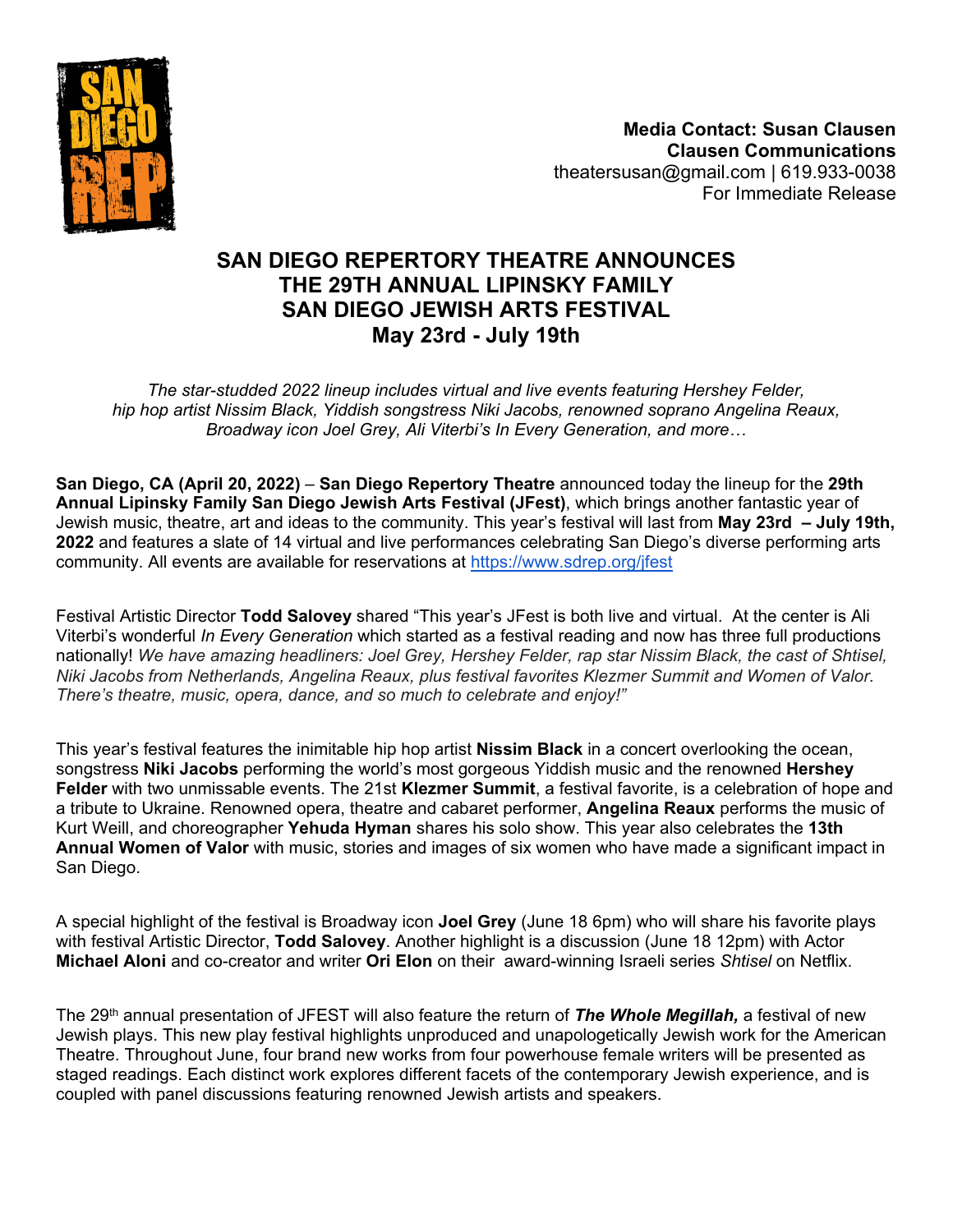In a continued focus on our next generation of artists, the festival will feature the 4th Annual **The Room Where It Happens** with San Diego Jewish Academy. The festival also showcases plays that have progressed onto stages around the world. A cornerstone of this years' festival is the highly-anticipated world premiere of **Ali Viterbi**'s enthralling and touching family saga, *In Every Generation* (May 26-Jun 19.) *The Blessing of a Broken Heart*, written by Todd Salovey was performed in Jerusalem in May 2022 and captured on film. The film will also stream at this year's festival.

Reservations for the 29th Annual Lipinsky Family San Diego Jewish Arts Festival are currently available and can be made at sdrep.org/jfest or by calling 619.544.1000.

Festival Calendar: Todd Salovey's *The Blessing of a Broken Heart* (5/23-30), *Niki Jacobs' A Ballad of Resilience* (5/24), *The Room Where It Happens* (5/25), *In Every Generation* by Ali Viterbi (5/26-6/19), *The Dancing Room* by Yehuda Hyman (5/29), *Nissim Black in Concert* (5/30), *21st Annual Klezmer Summit: To Ukraine With Love, Songs of Hope* (6/7), *13th Annual Women of Valo*r ( 6/9, 6/12), *The Art of Shtisel* (6/18), *Joel Grey's Favorite Plays* (6/18), *Angelina Reaux Sings The Love Songs of Kurt Weill* (6/23, 6/26) *The Whole Megillah - Jewish New Play Festival* (6/14, 6/20, 6/22, 6/26), *Hershey Felder's Singalong* (7/11), Hershey Felder's *Music In The Jewish Ghetto Of Venice* (7/12-7/19)

### **About San Diego Repertory Theatre**

San Diego Repertory Theatre (San Diego REP) produces intimate, provocative and inclusive theatre. Founded in 1976, San Diego Repertory Theatre is downtown San Diego's resident theatre, promoting an interconnected community through vivid works that nourish progressive political and social values and celebrates the multiple voices of our region. The company produces and hosts over 550 events and performances year-round on its three stages at the Lyceum Theatre. Since moving to the Lyceum, The REP has produced 54 main stage productions by Latino playwrights, and more than 45 world premieres. The company has received more than 200 awards for artistic excellence from the San Diego Theatre Critics Circle, Patté Theatre Awards, NAACP, Backstage West, Dramalogue and StageSceneLA. In 2005, the San Diego Theatre Critics Circle presented The REP with the Craig Noel Award "For 30 Years of Artistic Dedication to Downtown and Diversity." San Diego Repertory Theatre feeds the curious soul. Learn more about San Diego Repertory Theatre at sdrep.org. Follow us on social media @SanDiegoREP.

### **Supported By**

San Diego REP Season 46 financial support provided in part by the City of San Diego Commission for Arts and Culture, The Andrew W. Mellon Foundation, The Conrad Prebys Foundation, Joan and Irwin Jacobs, Larry Alldredge and Dawn Moore and Harvey Neiman. Additional support for the 29th Annual Lipinsky Family San Diego Jewish Arts Festival is supported by Lipinsky Family Foundation, National New Play Network, Leichtag Foundation, Dylan Jacobs and Mikayla Wilson.

#### *Fact Sheet Below*

#### **FACT SHEET**

**San Diego Repertory Theatre presents The 29th Annual Lipinsky Family San Diego Jewish Arts Festival** 

**Festival Artistic Director: Todd Salovey Festival Associate Artistic Director: Ali Viterbi Festival Associate Producer: Rebecca Myers**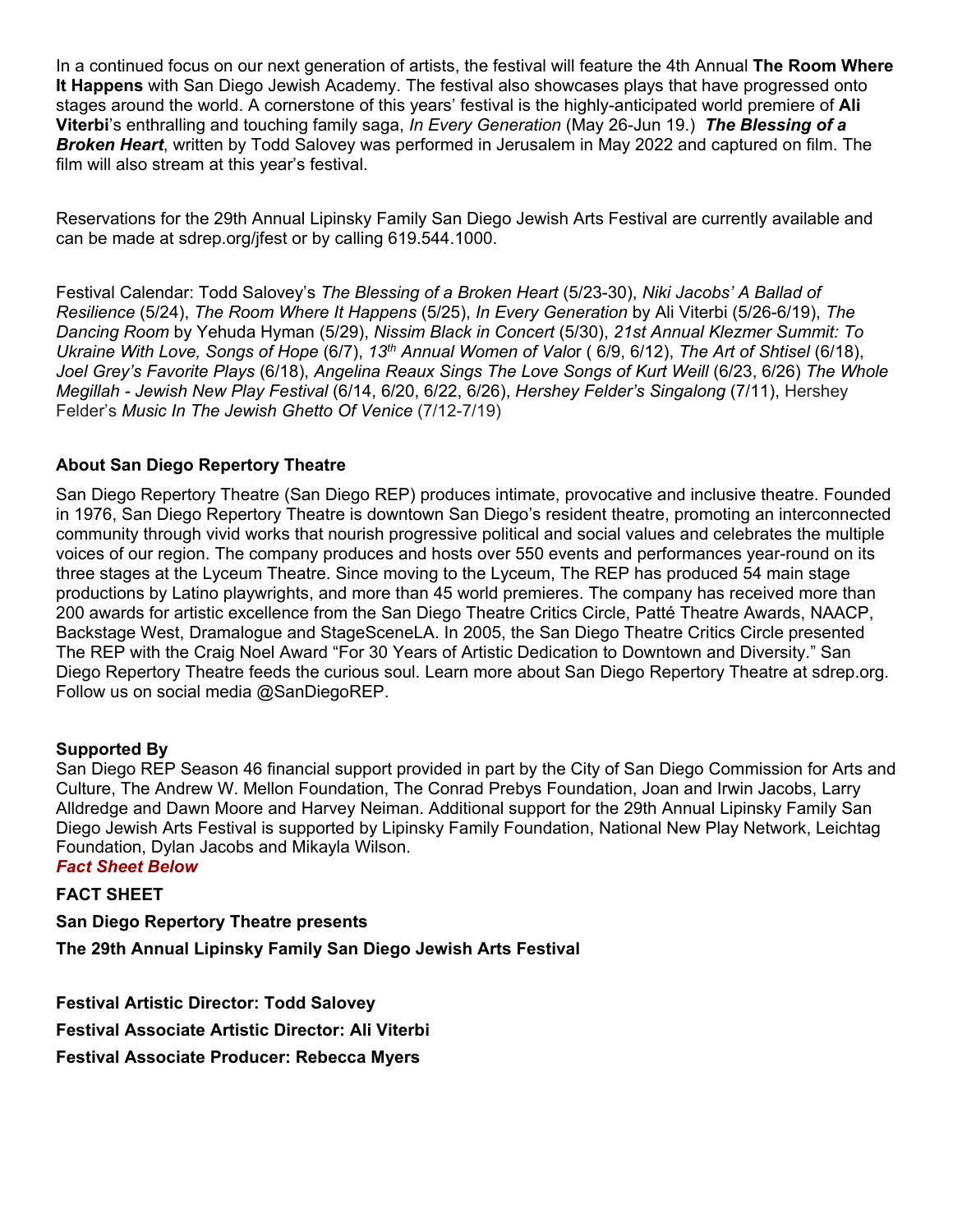### **Calendar of Events (all events listed in Pacific time):**

- Mon, May 23 7:30pm, then streaming until May 30 *The Blessing of a Broken Heart*
- Tue, May 24 7:30pm Lyceum Stage Niki Jacobs *A Ballad of Resilience*
- Wed, May 25-7pm San Diego Jewish Academy (address below) *The Room Where It Happens*
- Thur, May 26 Sunday June 19 *In Every Generation* by Ali Viterbi, Directed by Todd Salovey and Emily Moler – Lyceum Space
- Sun, May 29 6pm Lyceum Stage –*The Dancing Room (selections) –* Free
- Mon, May 30 7pm *Nissim Black in Concert* Leichtag Commons, Encinitas
- Tues, June 7 7:30pm Lyceum Stage *21st Annual Klezmer Summit To Ukraine With Love: Songs of Hope*
- Thu, June 9 7:30pm *13th Annual Women of Valor* Lyceum Stage
- Sun, June 12 2pm *13th Annual Women of Valor North County* Leichtag Commons
- Sun, June 19 12pm– Michael Aloni along with Ori Elon *The Art of Shtisel* Live Stream \$18
- Sun, June 19 6pm *Joel Grey's Favorite Plays* Streaming Thu, June 23 at 7:30pm and Sun, June 26 at 2pm - Lyceum Space – Angelina Reaux Sings the Love Songs of Kurt Weil
- June 14, 20, 22, 26 The Whole Megillah Jewish New Play Festival Lyceum Space & Streamed
- July 11 7:30pm Hershey Felder's Sing-Along featuring music by Jewish and Jewish-American composers – Lyceum Space
- July 12 19 Hershey Felder's Music *In The Jewish Ghetto Of Venice* World MUSICAL FILM PREMIERE Streamed

### **Festival Locations:**

### **Digital Viewing from Home**

### **San Diego Repertory Theatre, The Lyceum Theatres**

79 Horton Plaza, San Diego, CA 92101

### **The HIVE @ Leichtag Commons**

441 Saxony Road, Encinitas, CA 92024

### **San Diego Jewish Academy**

11860 Carmel Creek Road, San Diego 921320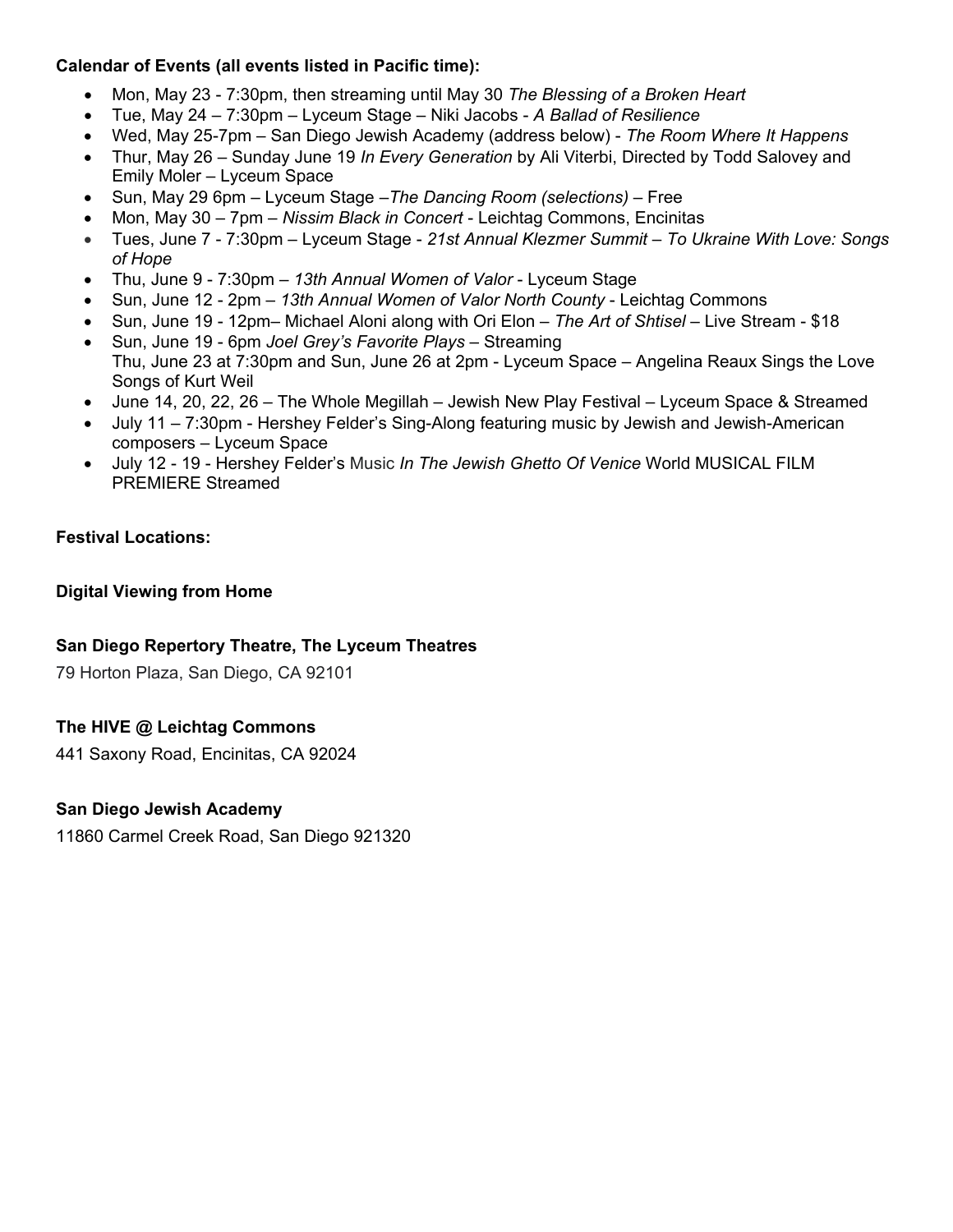# **ABOUT THE 29th ANNUAL LIPINSKY FAMILY SAN DIEGO JEWISH ARTS FESTIVAL (JFEST)**

### **The Blessing of a Broken Heart**

by Todd Salovey, based on the memoir by Sherri Mandell Directed by Yael Valier

### **Mon May 23, 7:30pm, then available to steam until May 30 Online event and post show discussion, \$15**

Yael Valier's beautifully staged *The Blessing of a Broken Heart* performed in Jerusalem in May 2022 was captured in film. The moving story of a young American mother who relocates her family from Maryland to the rural outskirts of Jerusalem in search of meaning and adventure - only to be immersed in the storm of a 3000 year old struggle. When a shocking tragedy hits the heart of her family, she embarks on a profound journey of discovery, growing faith and spiritual transcendence that becomes an inspiring story of healing and rebirth. Todd Salovey's Edgerton Award-winning script premiered at San Diego REP in 2008. This Israeli production in English is followed by a discussion with Sherri Mandell, Todd Salovey, and director Yael Valier.

"Watching [this] play was a profound experience for me." Sara Yoheved Rigler, Jerusalem author and columnist.

# **Niki Jacobs' A Ballad of Resilience**

**Tue May 24, 7:30pm In person event at San Diego Repertory Theatre, Lyceum Theatres \$30 premiere seating, \$18 standard**

Songstress Niki Jacobs and her ensemble visit JFEST from Netherlands where she has become one of the world's leading interpreters of Yiddish music. Seth Rogovy of The Forward writes, "A Yiddish performance so versatile, it spans from 'Mauthausen' to Elvis Presley."

This performance features *The Ballad of Mauthausen*, one of the most gorgeous pieces ever written about the Second World War. It is a collaboration between the Greek poet Iakovos Kambanellis, who was a survivor of Kamp Mauthausen, and Mikis Theodorakis, the famous Greek composer banned for his activism against social injustice. Commemorating 75+ years of liberation from the Nazi regime **Niki Jacobs** re-addresses this musical piece, using a beautiful Yiddish translation to not only emphasize and give voice to those who perished or fled Eastern-Europe before, during and after the Second World War, but to also show that the Yiddish language is still alive.

## **The Room Where It Happens**

With San Diego Jewish Academy Produced and curated by Rebecca Myers and Kayla Swartzberg **Wed May 25, 7pm In person event at San Diego Jewish Academy, 11860 Carmel Creek Road, San Diego 921320 \$10**

The 4th Annual *Room Where It Happens* puts the spotlight on the next generation of artists. Talented teens from across San Diego perform music, dance, theatre and spoken word.

## **In Every Generation**

By Ali Viterbi Directed by Todd Salovey and Emily Moler **May 26 - Jun 19 Performance times vary**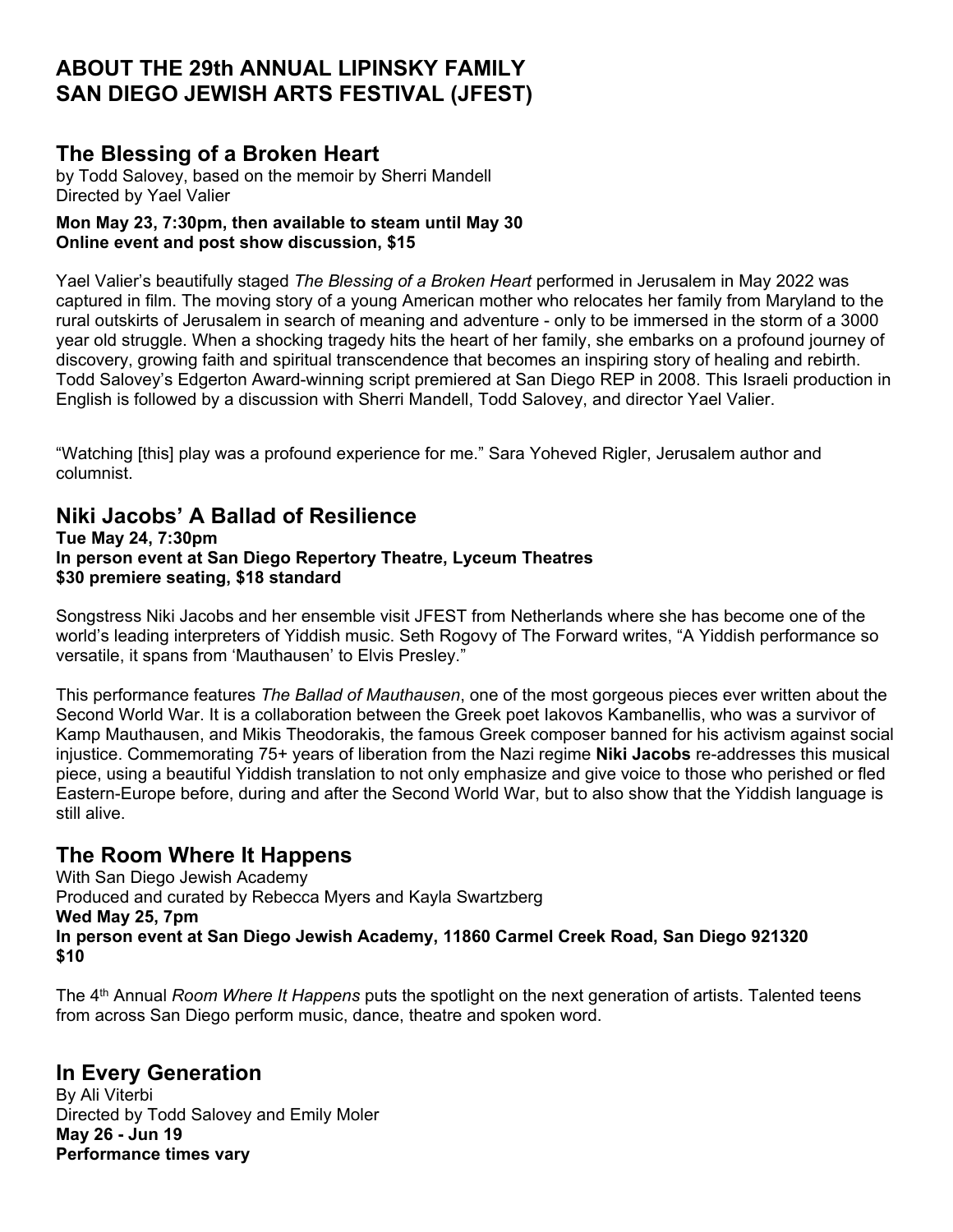#### **In person event at San Diego Repertory Theatre, Lyceum Theatres Tickets from \$25**

One family. One holiday. Four millennia. The Levi-Katz family celebrates Passover again and again—1416 BCE, 1954, 2019 and 2050 to be exact. Why is this night different from all others? Written by San Diegan Ali Viterbi, *In Every Generation* has already won several awards, including the National Jewish Playwriting Contest and two Kennedy Center Awards. The highly-anticipated world premiere of this enthralling and touching family saga is not to be missed.

# **The Dancing Room (Selections)**

Yehuda Hyman **Sun May 29, 6pm In person event at San Diego Repertory Theatre, Lyceum Theatres Free event (prior to 7pm performance of** *In Every Generation***) No tickets required, just turn up**

Choreographer Yehuda Hyman's solo show, *The Mad Dancers* was performed in the first JFest. His latest piece, *The Dancing Room* is a theatre tale about the award-winning playwright/performer's dancer's life: from the first rhythmic steps his Polish and Russian immigrant parents taught him, to his teenage obsession with the legendary Nijinsky, to the winding road that led to his initiation into the ecstasy of Hasidic dance. In this 20 minute excerpt followed by a Q & A, Yehuda mixes memoir, humor and pathos in a search for levitation of the feet - and heart.

**Nissim Black in Concert Mon May 30, 7pm - Memorial Day Weekend In person event at Leichtag Commons, Encinitas \$50 inc. pre-show reception with Nissim Black \$30 premiere seating, \$18 standard** 

Experience inimitable hip hop artist Nissim Black performing outdoors overlooking the ocean at sunset on Memorial Day weekend. Nissim Black has been a gangsta rapper, a gang member and a faith seeker. His current incarnation is here to stay: an African American Hasidic Jew who brings his sharp, hook-filled hip hop to audiences worldwide. His music pays tribute to both his urban past and Orthodox present through big beats, African hooks and memorable melodies that show off his silky smooth vocals. His recent releases *Mothaland Bounce* and *Fly Away* have garnered more than 7 million views on YouTube. Listen to Nissim Black on [Spotify](https://open.spotify.com/artist/04QgfIIHBRS0b6XiY3kYYy?si=zSx9UoLFTvSz4aNnasTE3A)**.** 

Sponsored by Leichtag HIVE, Congregation Adat Yeshurun & Congregation Beth Jacob.

## **21st Annual Klezmer Summit**

To Ukraine With Love: Songs of Hope **Tue Jun 7, 7:30pm In person event at San Diego Repertory Theatre, Lyceum Theatres \$25 premiere, \$18 standard**

Now in its 21st year, JFEST's Klezmer Summit is a musical celebration featuring an international all-star lineup celebrating Jewish, jazz and cross-cultural music of hope. Beloved long-time hosts Yale Strom and Hot Pstromi are joined by vocalist Elizabeth Schwartz, guitarist Fred Benedetti, bassist Gunnar Biggs and Irving Flores on piano. This Summit features San Diego's jazz giant, Gilbert Castellanos and his trio performing jazz standards by Jewish composers. Featured soloist is Peter Sprague called by the LA Times, "One of the emergent great guitarists." The concert offers a tribute to the communities of Ukraine with Efim Chorny (vocals) and Susan Ghergus (piano) from Chisinau, Moldova and jazz singer Petra Ernyei and Adam Tvrny (guitar) from Prague, Czech Republic.

# **13th Annual Women of Valor**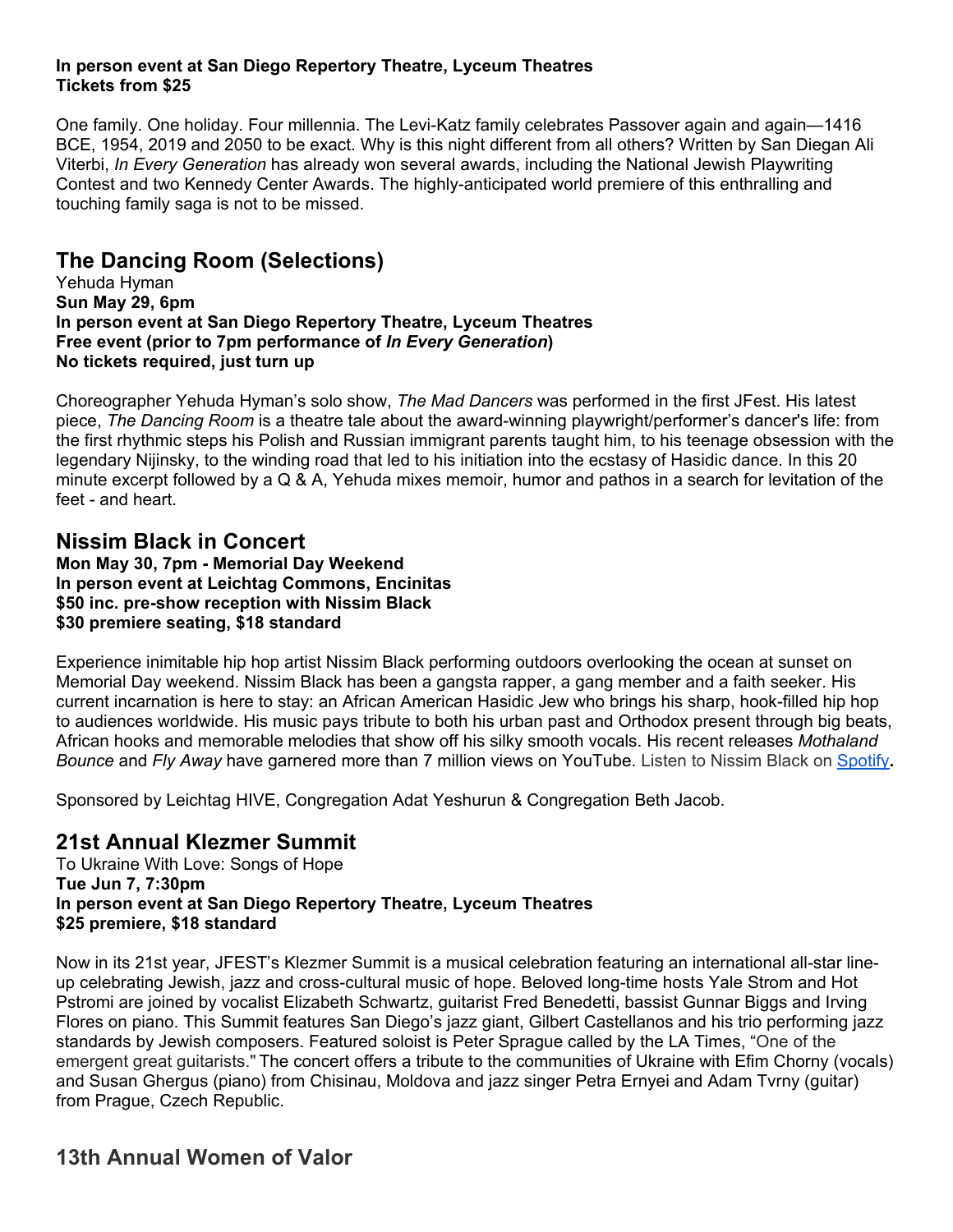### **Thu Jun 9, 7:30pm in person event at San Diego Repertory Theatre, Lyceum Theatres Sun June 12, 2pm In person event at Leichtag Commons, Encinitas \$25 Premier, \$18 Standard**

#### **Honoring Phyllis Epstein, Ellen Fox, Rabbi Susan Freeman, Betzy Lynch, Perla Myers and Edith Palkowitz**

Performed by some of San Diego's finest local actors, *Women of Valor* seeks to answer the immortal question from Proverbs: *A woman of valor, who shall find?* Enjoy six new short works that honor six San Diego Jewish women who are jewels of our community: Phyllis Epstein, Ellen Fox, Rabbi Susan Freeman, Betzy Lynch, Perla Myers and Edith Palkowitz. Through theatre, music and visuals we celebrate their accomplishments, passions and challenges.

Sponsored by Jewish Federation of San Diego County, and Jewish Family Service Center for Jewish Care. Co-sponsored by the Lawrence Family Jewish Community Center, Temple Solel, and Jewish Community Foundation San Diego. Proceeds from this year's program will benefit: Hebrew Free Loans of San Diego, Joint Distribution Campaign's Emergency fund for Ukraine, Jewish Gift Closet – San Diego Gmach.

# **The Art of Shtisel**

Michael Aloni and Ori Elon in conversation with host Todd Salovey **Sat June 18, 12pm Online event, \$18**

Audiences worldwide binge-watched the award-winning Israeli series *Shtisel* on Netflix. With incredible acting and writing, *Shtisel* provides an intimate glimpse into unapologetically Jewish lives in a Jerusalem neighborhood. Series star Michael Aloni plays artist-seeking-soulmate Akiva Shtisel, and is one of Israel's most sought after actors and television personalities. Michael joins *Shtisel* co-creator and award winning writer Ori Elon for a live-stream conversation with JFEST artistic director, Todd Salovey.

## **Joel Grey's Favorite Plays**

Joel Grey in conversation with Todd Salovey

**Sun Jun 18, 6pm Online event, \$18**

Joel Grey's Academy and Tony-Award winning performance as the Emcee in *Cabaret*, the Broadway musical and movie with Liza Minnelli, is one of the most iconic in musical theater history. His remarkable production of *Fiddler on the Roof* won Drama Desk and Outer Critics awards as Best Revival of a Musical, and re-discovered the intimacy and emotion of the beloved Jewish story. In this exclusive conversation with JFest Artistic Director Todd Salovey, Joel Grey will share his unique perspective on 3 of his favorite plays: *Fiddler on the Roof,* Paul Osborn's *On Borrowed Time*, and of course, *Cabaret.*

## **Angelina Reaux Sings** *love, liebe, l'amour:* **The Love Songs of Kurt Weill**

Produced in partnership with San Diego Opera **Thu Jun 23, 7:30pm and Sun Jun 26, 2pm In person event at San Diego Repertory Theatre, Lyceum Theatres \$50 premiere, \$36 standard**

Angelina Reaux is a lyric soprano who performs opera, theatre and cabaret to glowing reviews across the US. She has collaborated with Leonard Bernstein, mastered works by composers ranging from Gershwin to Puccini - but there is one artist that she is associated with more than any other - Kurt Weill. In this concert, Reaux celebrates the love songs of Weill in German, French, and English, accompanied by Scott Dunn on piano.

"Réaux brings a better voice to Weill than anyone has ever heard and a degree of identification with the material no one has matched since Lotte Lenya herself." The New York Times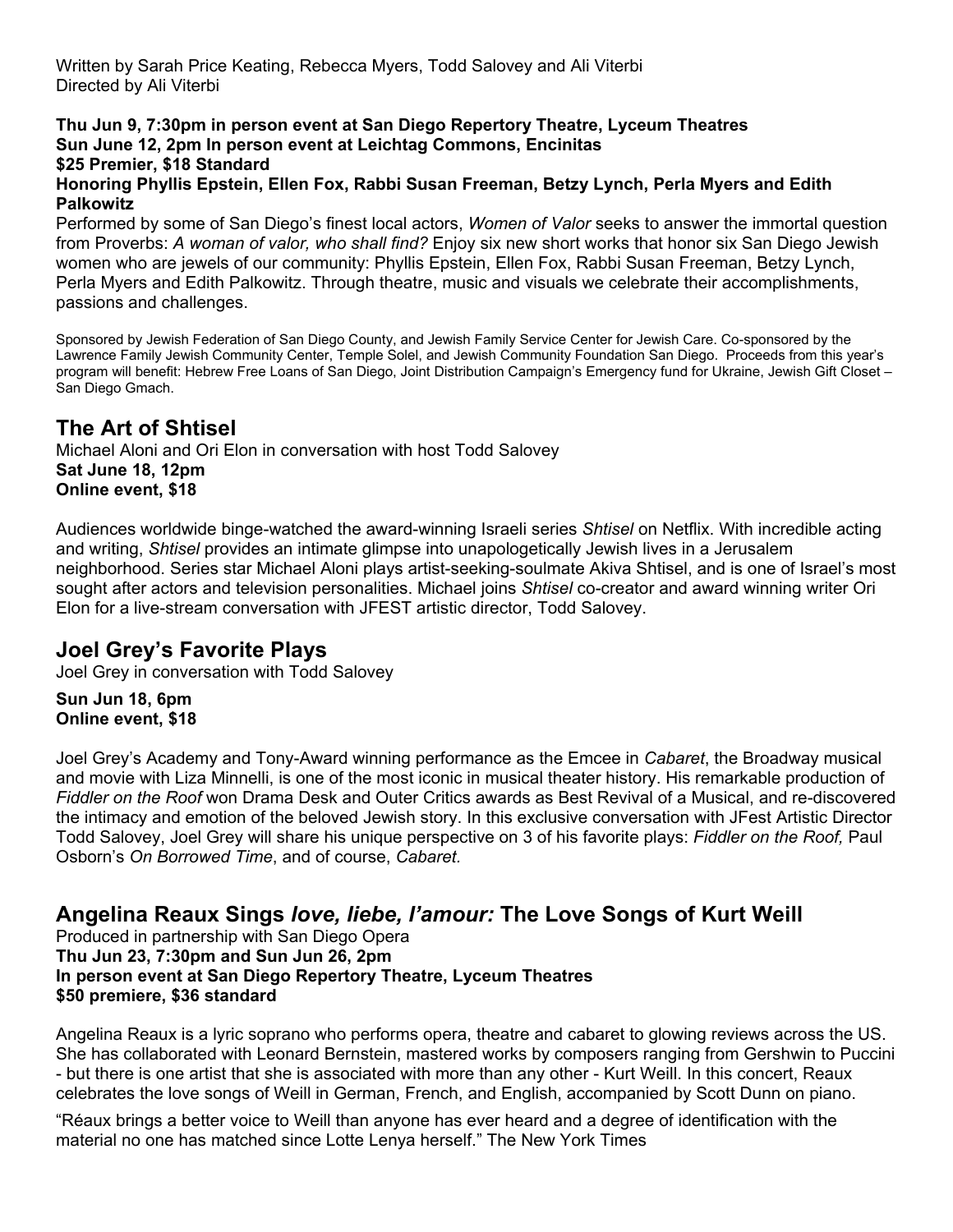# **The Whole Megillah: Jewish New Play Festival**

### **June 14, 20, 22 and 26, Times vary In person events at San Diego Repertory Theatre, Lyceum Theatres, and available online**

The Whole Megillah is JFest's 2<sup>nd</sup> annual festival of new Jewish plays. Throughout June, be the first to experience staged readings of four brand new works from four female writers. Each distinct work explores different facets of the contemporary Jewish experience, and is coupled with panel discussions featuring renowned Jewish artists and speakers. Join us to be part of developing the next wave of outstanding theatre from Jewish writers. The Whole Megillah is produced by Rebecca Myers.

### **The Whole Megillah Staged Readings:**

### **World to Come**

By Ali Viterbi Jun 14, 7pm A coming-of-age story set in the SeaBreeze Hebrew Home for the Aging, *The World To Come* asks how do we as a society care for our elders? And at the end of the world, what comes next? In person and online

### **Committed**

Written and performed by Lisa Robins Jun 20, 7pm *Committed*, written and performed by Lisa Robins, reveals her complex journey to understand and find meaning in her brother's suicide. This healing "Ritual for Robbie" has no rules, unearthing questions of faith, art, mental illness, and personal responsibility while using dark humor to explore the meaning of life.

In person and online

### **These and Those**

By Ruth Geye Jun 22, 6pm October 27th, 2018. Six college students pile into a small basement apartment for Shabbat lunch, but they can't keep the outside world from showing up uninvited.

Online only

### **Shanghai**

By Linda Alper Jun 26, 6pm *Shanghai* follows Eva Broder, an adolescent girl from Berlin who grows to maturity in one of the most crowded, colorful and corrupt places on the planet. Eva discovers how her life is interwoven with that of others and what kind of responsibilities she has the courage to embrace. Online only

## **Hershey Felder's Sing-Along**

Featuring music by Jewish and Jewish-American composers

#### **Jul 11, 7:30pm In person fundraising event at San Diego Repertory Theatre, Lyceum Theatres \$180 donation, including wine and dessert reception**

This special event supports JFest and San Diego REP. Join Hershey's well known audience sing-along of tunes by great 20th-century Jewish American songwriters, including George Gershwin, Irving Berlin, Leonard Bernstein, Jerry Bock and Sheldon Harnick, Stephen Sondheim, Richard Rodgers and others. Virtuoso Felder has dazzled audiences with live shows and live-streams of beloved composers – Beethoven, Chopin,